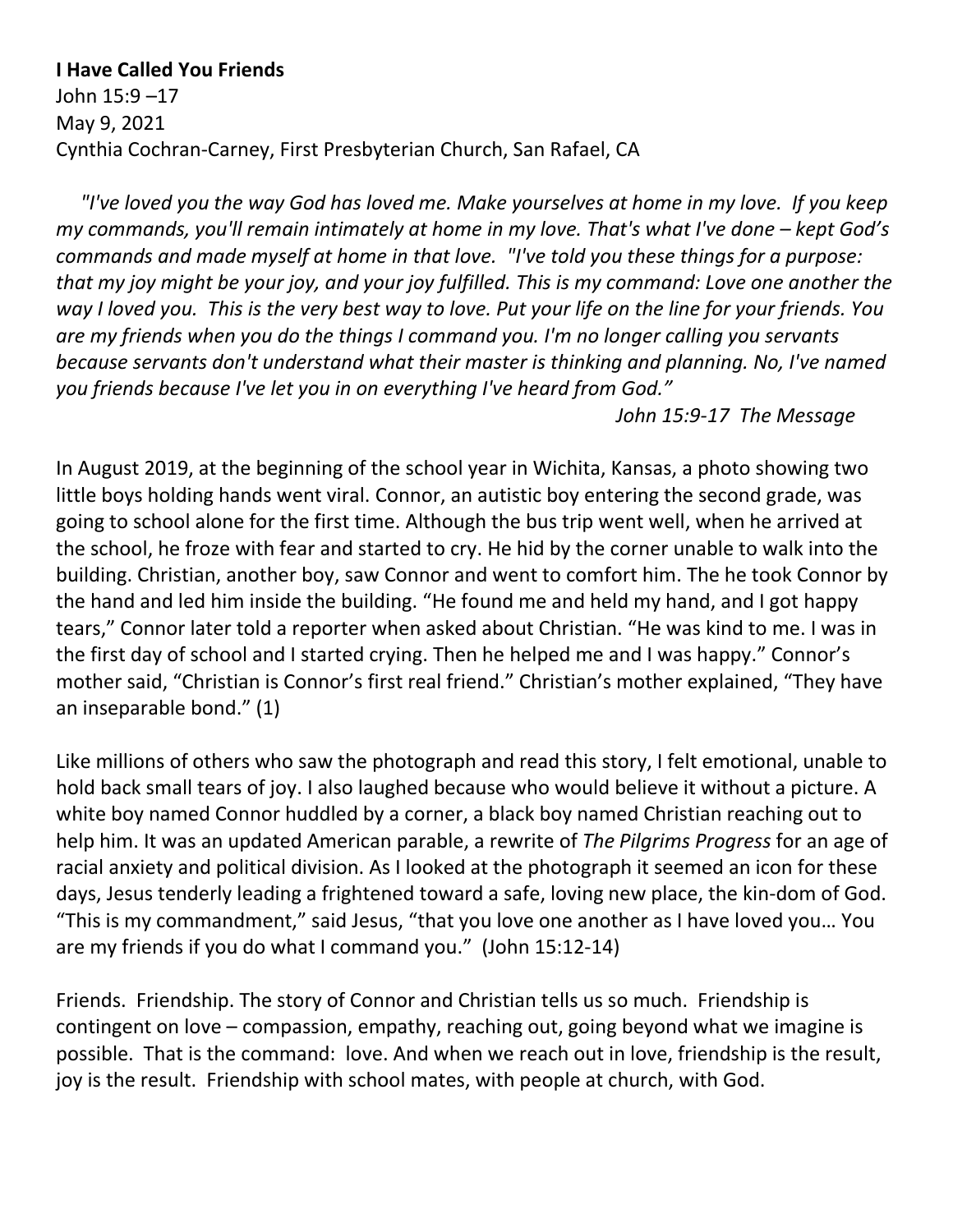Turning to our passage from John, it takes place at night. Gathered at the table with his companions, Jesus is fully present to those whose lives have become so intertwined with his. Though Jesus tells the disciples that he has made everything known to them, he sees what lies ahead more clearly than they can. And so he lingers at the table, telling them all that he wants them to understand, preparing them as best he can for the time when he will no longer be physically present to them. He washes their feet and gives his final teaching.

Even as he works with such intention and care to make the disciples ready for his absence, Jesus impresses upon them that he is not letting them go, that his physical departure will not bring an end to his relationship with them, his loving of them. *Abide in my love*, he urges them, echoing and expounding on the imagery of the vine. He entwines his words around them, calling them to stay with him, to remain, to persist in their sacred entanglement that will bear fruit for a hungering world.

In a world where leavings and endings often carry a sense of abandonment, Jesus somehow manages to make an art of departure. He does not turn his face from the pain involved, yet he draws the eyes and ears of his companions to the power and beauty and grace of the connections they have forged: connections that, though changing, will endure. *I have called you friends*, he says to them. *Abiding love, laying down life kind of love, is the connection that will sustain you. I am your place in this world.* And says to us: offering himself, seeking us, lingering with us still.

For much of his ministry he taught, acted and modeled the way he expected all his followers to think and act. In that sense, they had been apprentices under his guidance. Now they were being taken to a deeper level of relationship: friend. Why? Jesus would be depending on his friends to be the hands and feet for the loving being and doing of the Holy One.

Our lives, our actions, our love carry and reveal the presence of divine love. Jesus does not give us something, he says we are something. We are the gift. We are the connection. Listen to what he tells the disciples:

I love you with the same love that Abba loves me. You have what I have.

I give to you the joy that my Loving Parent and I share. You are a part of Divine Love.

You are my joy, my life, and my purpose.

I want your joy to be full, complete, whole,

You are my friends, my peers, my equals.

I have told you everything. Nothing is held back or kept secret.

I chose you. I picked you. I wanted you.

I appointed, ordained, commissioned, and sent you to bear fruit, to love another.

I trust and believe you can do this.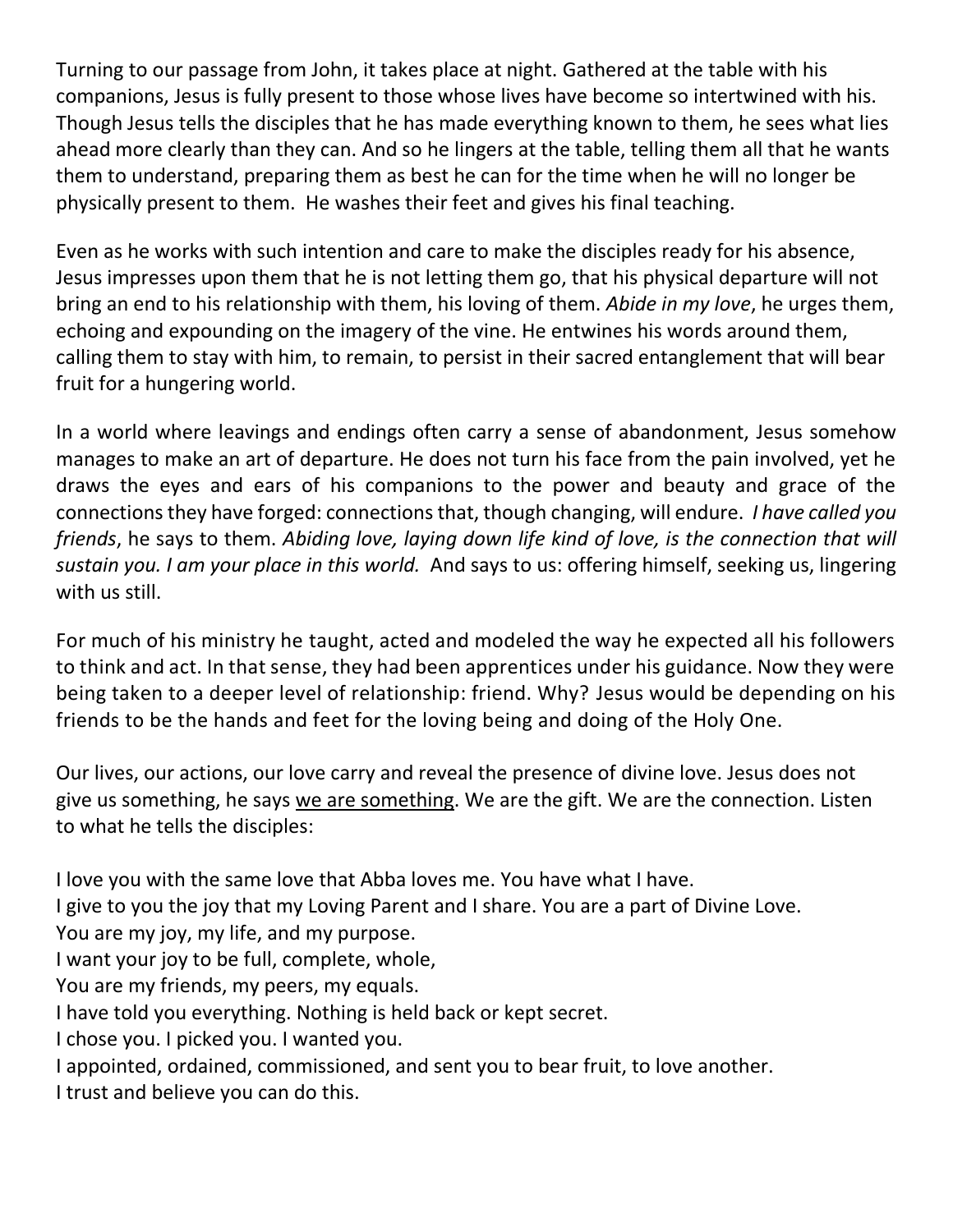It's all about us in the best sense of those words. We are the love of Christ. Jesus' words change how we see ourselves, one another, the world, and the circumstances of our lives. When we are rooted in love, it allows us to keep his commandment to love one another. When we know these things about ourselves our only response is love. We can do nothing else. We are free to live and more fully become the love of Christ. We are holy friends sharing in this being, abiding in this love in the world and sharing in the actions of love.

Diana Butler Bass in her book *Christianity After Religion: The End of Church and the Birth of a New Spiritual Awakening* writes:

*Christianity did not begin with a confession. It began with an invitation into friendship, into creating a new community, into forming relationships based on love and service.*

And in her new book *Freeing Jesus*, she explores more about Jesus as friend.

Early Christians, most of whom were Jews, knew Hebrew scripture references to friendship with God. And they extended the idea of divine friendship to Jesus. The New Testament vividly recounts the closeness of Jesus' circle, women and men transformed through their relationship with him. The only time in which Jesus cries is at the tomb of Lazarus, whom he referred to as "our friend."

Sitting there together that night, Jesus brought them to the very heart of God and then revealed God's heart longed for friendship. They had heard this story before – Abraham, Moses, Miriam were friends of God, as were the prophets and heroes like Ruth and Naomi, Esther, David and Jonathan. They served God and they were friends of God. Friendship, the knowing, loving, and free and joyful giving is the passionate desire of God.

And now Jesus was saying, "I have called you friends" not just to special people of the past whose names were recorded in sacred memory, but to the ragged fisherman and curious women sitting around him listening to his stories, trusting for the first time that the God of Israel had not forgotten them, souls and bodies broken under the weight of Roman oppression. They were not slaves. They were friends of Jesus, friends of the loving God. (2)

How do we learn about being friends with God? How do we learn to love? A friend who is a pastor wrote this about this scripture passage.

*Today's gospel reading (John 15:9-17) is a great passage to be read on Mother's Day, as well as for the times in which we are living. It speaks of the One who promises to abide in us, and invites us to abide in the Divine Heart…..We learn about love, because God's love abides/dwells in us. And when we love, then our love dwells/abides in another, as well as in God. The same is true with grace, hope, joy, peace, justice, and all the other marvelous gifts of God.*